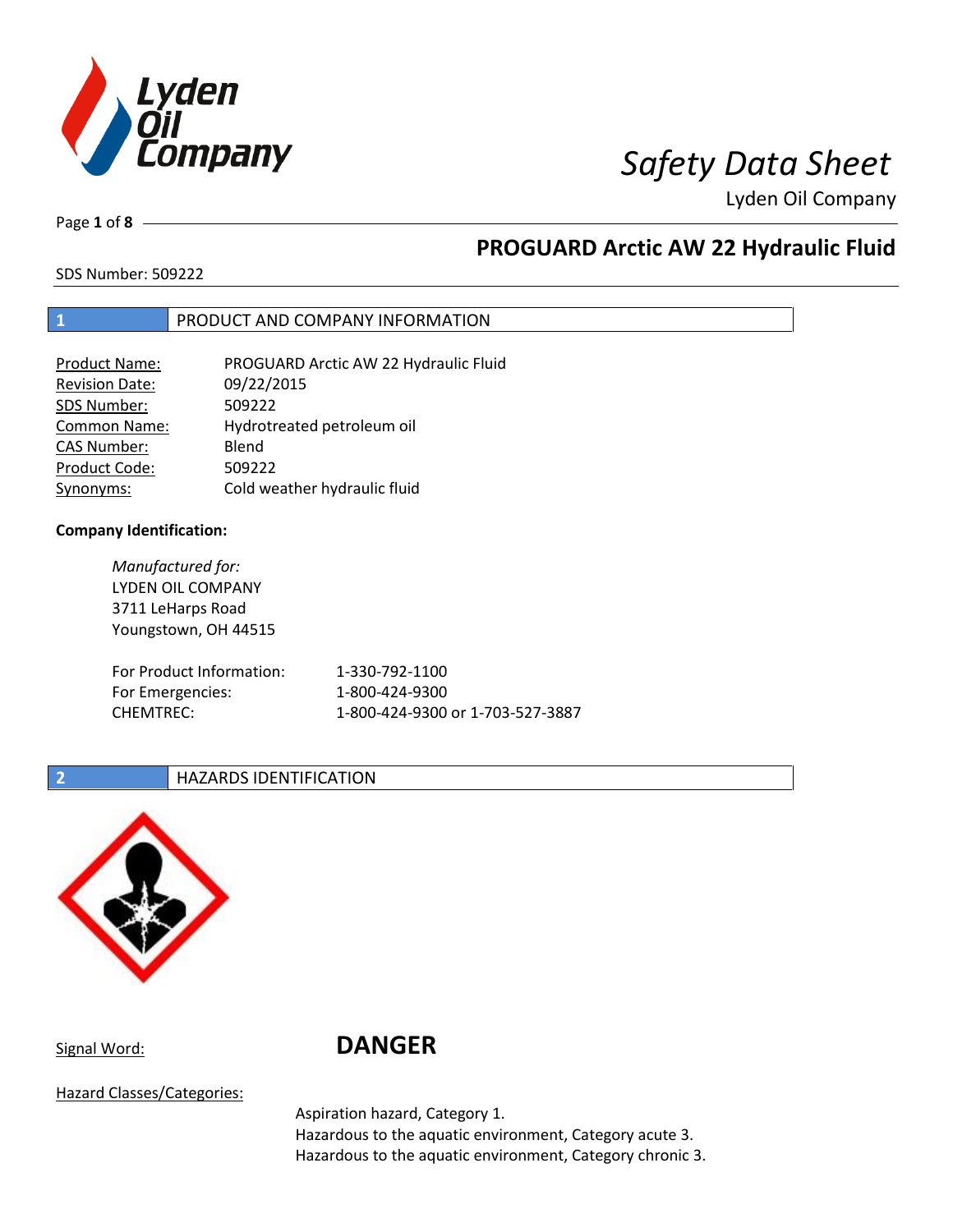

| Page 2 of 8                     |                                                                       |
|---------------------------------|-----------------------------------------------------------------------|
|                                 | <b>PROGUARD Arctic AW 22 Hydraulic Fluid</b>                          |
| <b>SDS Number: 509222</b>       |                                                                       |
| Hazard Statement(s):            |                                                                       |
|                                 | H304: May be fatal if swallowed and enters airways.                   |
|                                 | H412: Harmful to aquatic life with long-lasting effects.              |
| <b>Precaution Statement(s):</b> |                                                                       |
|                                 | P101: If medical advice is needed, have product container or label at |
|                                 | hand.                                                                 |
|                                 | P102: Keep out of reach of children.                                  |
|                                 | P103: Read label before use.                                          |
|                                 | P273: Avoid release to the environment.                               |
|                                 | P301+310: IF SWALLOWED: Immediately call a POISON                     |
|                                 | CENTER/doctor.                                                        |
|                                 | P331: Do NOT induce vomiting.                                         |
|                                 | P405: Store locked up.                                                |
|                                 | P501: Dispose of contents/container in accordance with                |
|                                 | local/regional/national/international regulation.                     |

### Other Hazard Statement(s):

Repeated exposure may cause skin dryness or cracking.

**3 COMPOSITION** / INFORMATION ON INGREDIENTS

### Ingredients:

*Mixture of the substances listed below with nonhazardous additions.*

| <b>Chemical Name</b>                                | <b>CAS Number</b> | Percentage |
|-----------------------------------------------------|-------------------|------------|
| Distillates (petroleum), hydrotreated light         | 64742-47-8        | $30 - 60$  |
| Lubricating oils (petroleum), C15-C13, hydrotreated | 72623-86-0        | $30 - 60$  |
| 2,6-di-tert-Butylphenol                             | 128-39-2          | $0.1 - 1$  |

*\*Any concentration shown as a range is to protect confidentiality or is due to batch variation.*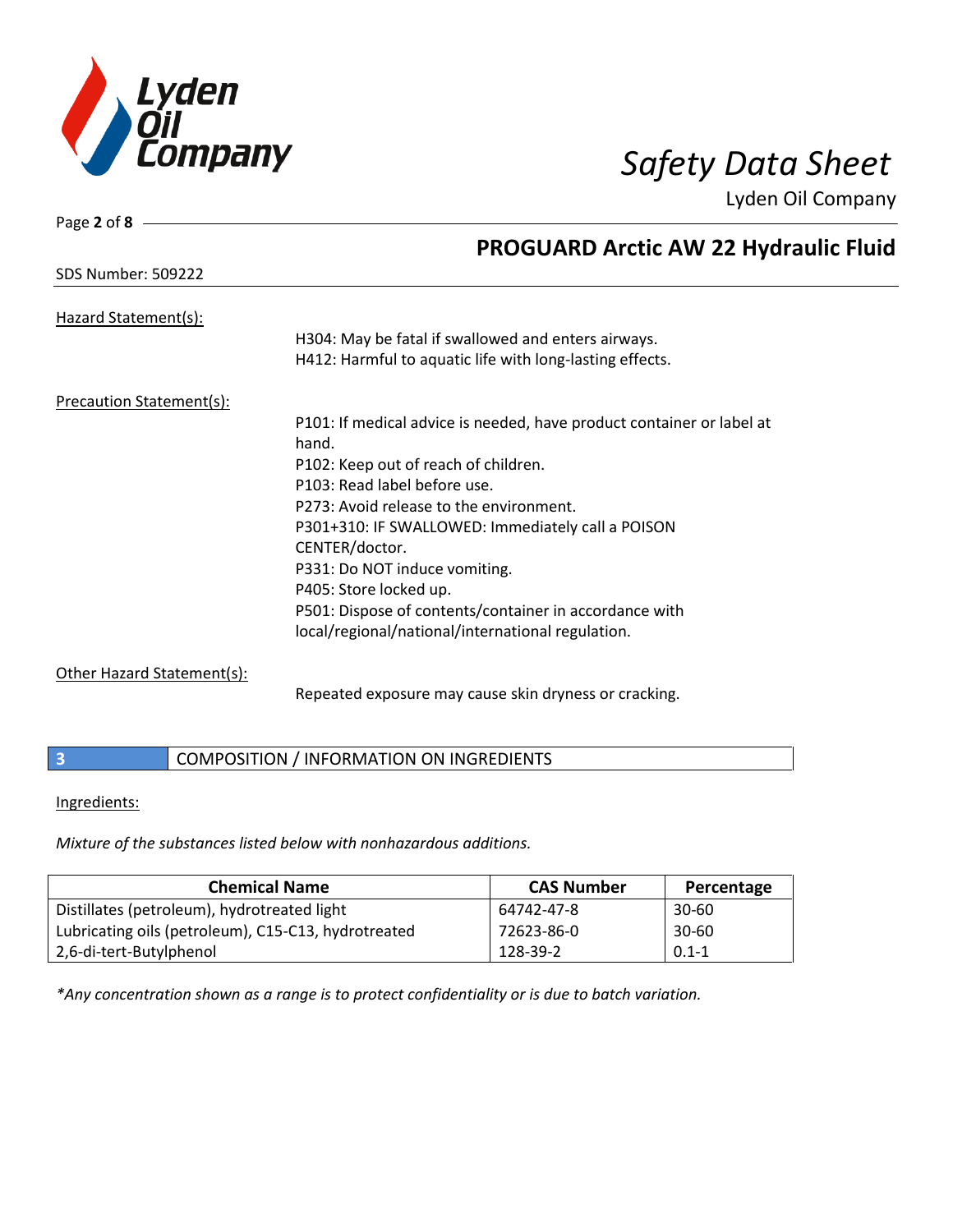

Page **3** of **8**

# **PROGUARD Arctic AW 22 Hydraulic Fluid**

SDS Number: 509222

| <b>FIRST AID MEASURES</b>          |                                                                                                                                                                                                                                                                                                                                                                                                                                                                                                                                                                                                                                   |
|------------------------------------|-----------------------------------------------------------------------------------------------------------------------------------------------------------------------------------------------------------------------------------------------------------------------------------------------------------------------------------------------------------------------------------------------------------------------------------------------------------------------------------------------------------------------------------------------------------------------------------------------------------------------------------|
|                                    |                                                                                                                                                                                                                                                                                                                                                                                                                                                                                                                                                                                                                                   |
| Description of First Aid Measures: |                                                                                                                                                                                                                                                                                                                                                                                                                                                                                                                                                                                                                                   |
| Inhalation:                        |                                                                                                                                                                                                                                                                                                                                                                                                                                                                                                                                                                                                                                   |
|                                    | Remove victim to fresh air and keep at rest in a position comfortable<br>for breathing. If not breathing, if breathing is irregular or if respiratory<br>arrest occurs, provide artificial respiration or oxygen by trained<br>personnel. It may be dangerous to the person providing aid to give<br>mouth-to-mouth resuscitation. Get medical attention if adverse<br>health effects persist or are severe. If unconscious, place in recovery<br>position and get medical attention immediately.                                                                                                                                 |
| <b>Skin Contact:</b>               |                                                                                                                                                                                                                                                                                                                                                                                                                                                                                                                                                                                                                                   |
|                                    | Wash with soap and water. Remove contaminated clothing and wash<br>before reuse. Get medical attention if needed.                                                                                                                                                                                                                                                                                                                                                                                                                                                                                                                 |
| Eye Contact:                       |                                                                                                                                                                                                                                                                                                                                                                                                                                                                                                                                                                                                                                   |
|                                    | Rinse opened eye for several minutes under running water. If<br>symptoms persist, consult medical attention.                                                                                                                                                                                                                                                                                                                                                                                                                                                                                                                      |
| Ingestion:                         |                                                                                                                                                                                                                                                                                                                                                                                                                                                                                                                                                                                                                                   |
|                                    | Get medical attention immediately. Call a poison center or physician.<br>Wash out mouth with water. Remove victim to fresh air and keep at<br>rest in a position comfortable for breathing. If material has been<br>swallowed and the exposed person is conscious, give small quantities<br>of water to drink. Stop if the exposed person feels sick as vomiting<br>may be dangerous. Aspiration hazard if swallowed. Can enter lungs<br>and cause damage. Do not induce vomiting. Never give anything by<br>mouth to an unconscious person. If unconscious, place in recovery<br>position and get medical attention immediately. |

### Symptoms and Effects, both acute and delayed:

No further relevent data available.

Recommended Actions:

Treat symptomatically. Call a doctor or poison control center for guidance.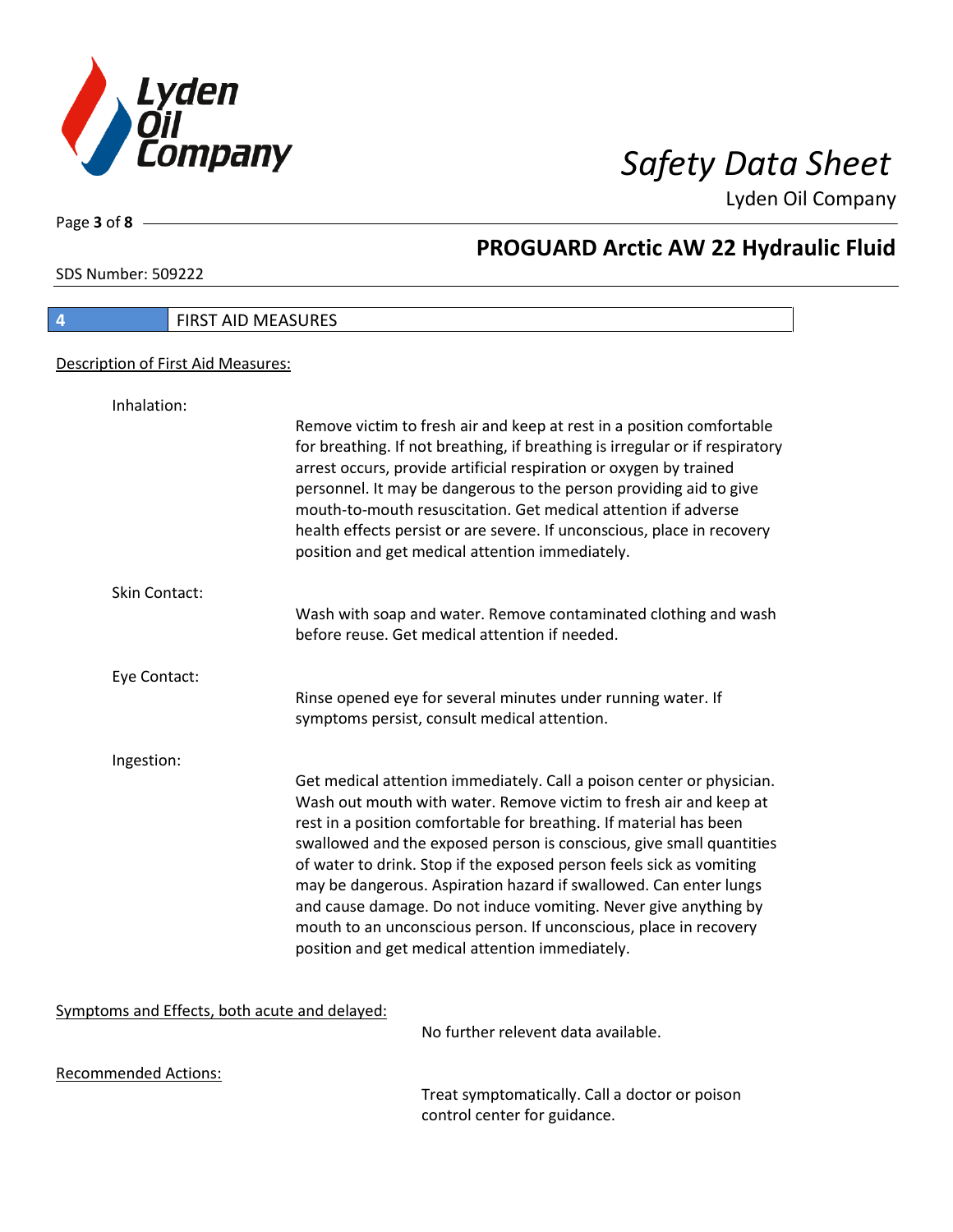

**PROGUARD Arctic AW 22 Hydraulic Fluid**

Lyden Oil Company

SDS Number: 509222

| FIRE FIGHTING MEASURES<br>5                           |                                                                                                                                                                                                   |
|-------------------------------------------------------|---------------------------------------------------------------------------------------------------------------------------------------------------------------------------------------------------|
| Recommended Fire-Extinguishing Equipment:             | Use dry powder, foam, or carbon dioxide fire<br>extinguishers. Water may be ineffective in fighting<br>an oil fire unless used by experienced fire fighters.                                      |
| Possible Hazards During a Fire:                       | Hazardous combustion products may include: A<br>complex mixture of airborne solid and liquid<br>particulates and gases (smoke). Carbon monoxide.<br>Unidentified organic and inorganic compounds. |
| <b>Recommendations to Firefighters:</b>               | No special measures required.                                                                                                                                                                     |
| <b>ACCIDENTAL RELEASE MEASURES</b><br>$6\phantom{1}6$ |                                                                                                                                                                                                   |
| <b>Personal Precautions:</b>                          | Avoid contact with skin, eyes, and clothing.<br>Keep away from sources of ignition.                                                                                                               |
| <b>Emergency Procedures:</b>                          | Contain spilled material, collect in suitable and<br>properly labled containers.                                                                                                                  |
| <b>Environmental Precautions:</b>                     | Do not allow to reach sewage system or any water<br>course.<br>Do not allow to enter ground waters.                                                                                               |
| Cleanup Procedures:                                   | Pick up excess with inert absorbant material.                                                                                                                                                     |

Page **4** of **8**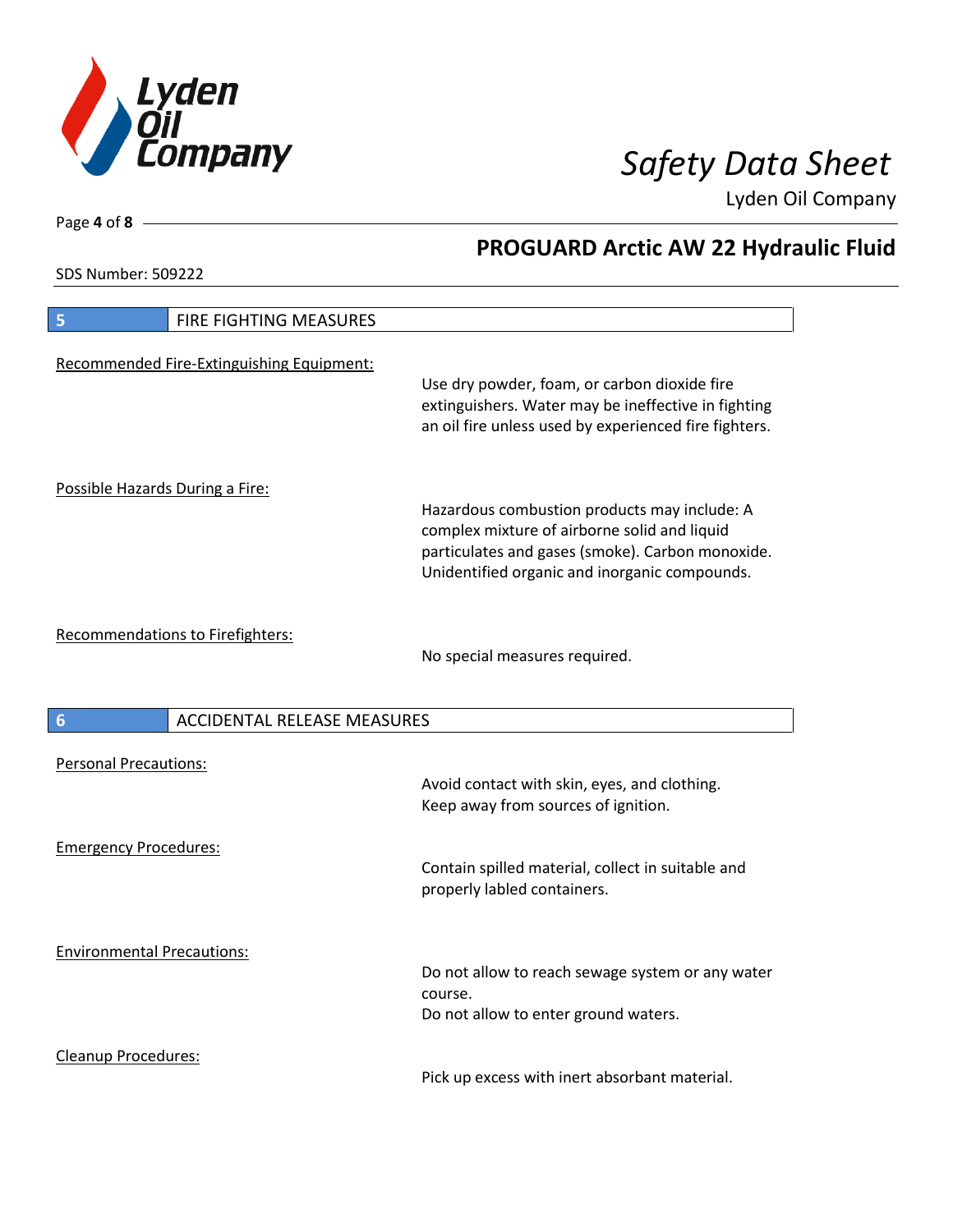

Page **5** of **8**

# **PROGUARD Arctic AW 22 Hydraulic Fluid**

SDS Number: 509222

| $\overline{\mathbf{z}}$                   | HANDLING AND STORAGE                                                                                                                                               |                                                                                                                     |
|-------------------------------------------|--------------------------------------------------------------------------------------------------------------------------------------------------------------------|---------------------------------------------------------------------------------------------------------------------|
| <b>Handling Precautions:</b>              |                                                                                                                                                                    |                                                                                                                     |
|                                           |                                                                                                                                                                    | Handle with care and avoid spillage on the floor.<br>Do not cut, weld, drill, grind, braze, or solder<br>container. |
| <b>Storage Requirements:</b>              |                                                                                                                                                                    | Keep container tightly sealed.<br>Keep away from sources of ignition.                                               |
| 8                                         | EXPOSURE CONTROLS / PERSONAL PROTECTION                                                                                                                            |                                                                                                                     |
| <b>Exposure Limits:</b>                   |                                                                                                                                                                    | - 64742-47-8 Distillates (petroleum), hydrotreated light (30-60%):                                                  |
|                                           | OSHA TWA - 1200mg/m <sup>3</sup><br>ACGIH TWA - 200mg/m <sup>3</sup> (8 hours)                                                                                     |                                                                                                                     |
|                                           | based (30-60%):                                                                                                                                                    | - 72623-86-0 Lubricating oils (petroleum), C15-C13, hydrotreated neutral oil-                                       |
|                                           | ACGIH TWA - 5mg/m <sup>3</sup> (8 hours)<br>OSHA TWA - 5mg/m <sup>3</sup> (8 hours)<br>NIOSH REL - 5mg/m <sup>3</sup> (10 hours), 10mg/m <sup>3</sup> (15 minutes) |                                                                                                                     |
| <b>Engineering Controls:</b>              |                                                                                                                                                                    | All ventilation should be designed in accordance<br>with OSHA standard (29 CFR 1910.94).                            |
| Personal Protective Equipment:            |                                                                                                                                                                    | Wash hands before breaks and at the end of work.<br>Use safety glasses and gloves.                                  |
| $\overline{9}$                            | PHYSICAL AND CHEMICAL PROPERTIES                                                                                                                                   |                                                                                                                     |
| Color:<br><b>Physical State:</b><br>Odor: | Clear<br>Liquid<br>Petroleum                                                                                                                                       |                                                                                                                     |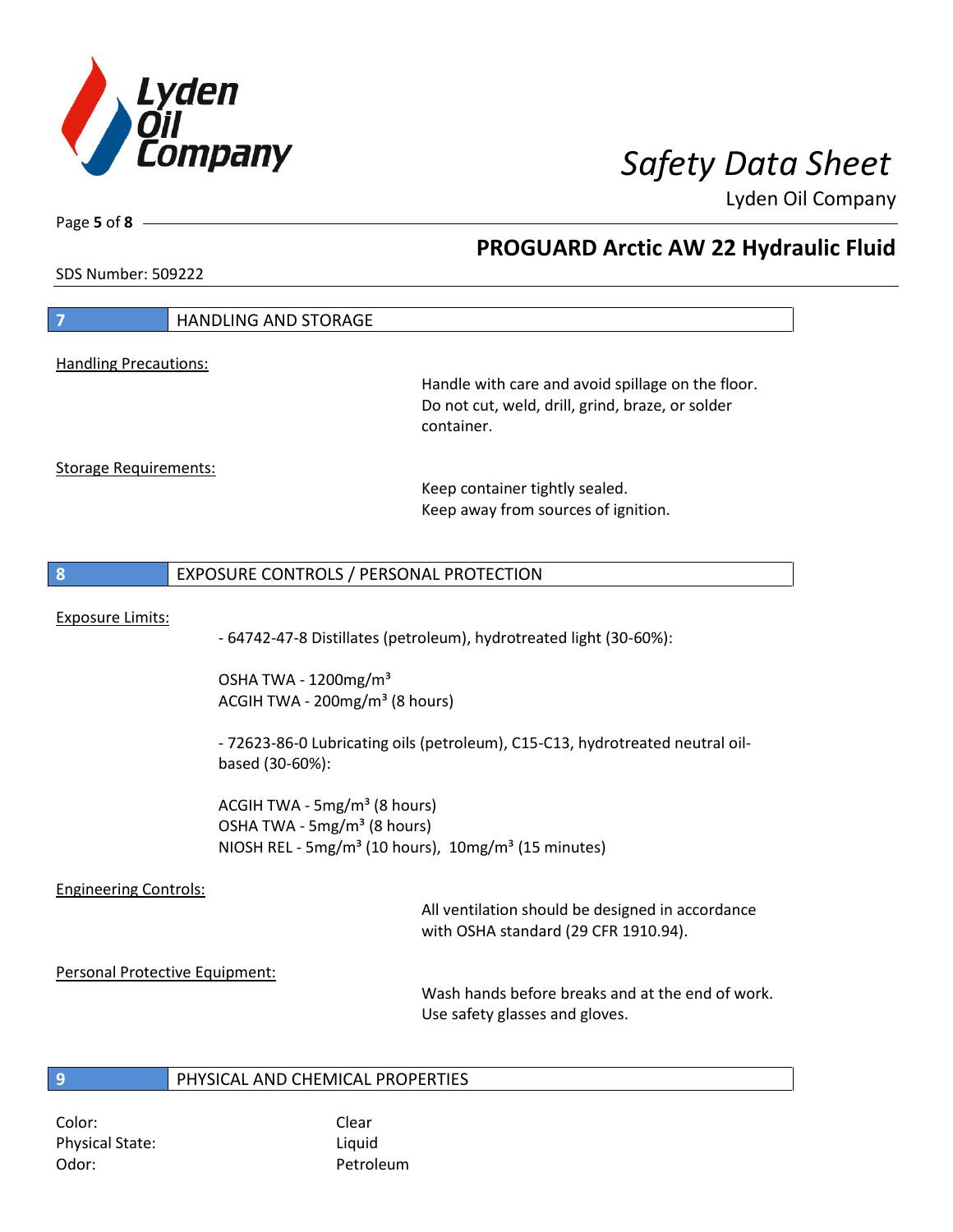

**PROGUARD Arctic AW 22 Hydraulic Fluid**

Lyden Oil Company

### SDS Number: 509222

Page **6** of **8**

| Odor Threshold:               | Data not available                               |
|-------------------------------|--------------------------------------------------|
| pH:                           | Data not available                               |
| <b>Melting Point:</b>         | Data not available                               |
| <b>Boiling Point:</b>         | Data not available                               |
| <b>Boiling Range:</b>         | Data not available                               |
| Flash Point:                  | >392°F                                           |
| <b>Evaporation Rate:</b>      | Data not available                               |
| Flammability:                 | Data not available                               |
| Flammability Limits:          | Data not available                               |
| Vapor Pressure:               | Data not available                               |
| Vapor Density:                | Data not available                               |
| <b>Relative Density:</b>      | 0.85 to 0.86                                     |
| Solubilities:                 | Data not available                               |
| <b>Partition Coefficient:</b> | Data not available                               |
| Auto-Ignition Temperature:    | Data not available                               |
| Decomposition Temperature:    | Data not available                               |
| Viscosity:                    | $>13.9$ mm <sup>2</sup> /sec (kinematic at 40°C) |

# **10** STABILITY AND REACTIVITY Stability: Stable under normal conditions. Reactivity: Not reactive under normal conditions. Conditions to Avoid: Extreme temperature, sparks, open flame, and direct sunlight. Hazardous Reactions: No known hazardous reactions. Incompatible Materials: Strong oxidizers. Decomposition Products: Hazardous decomposition products are not

expected to form.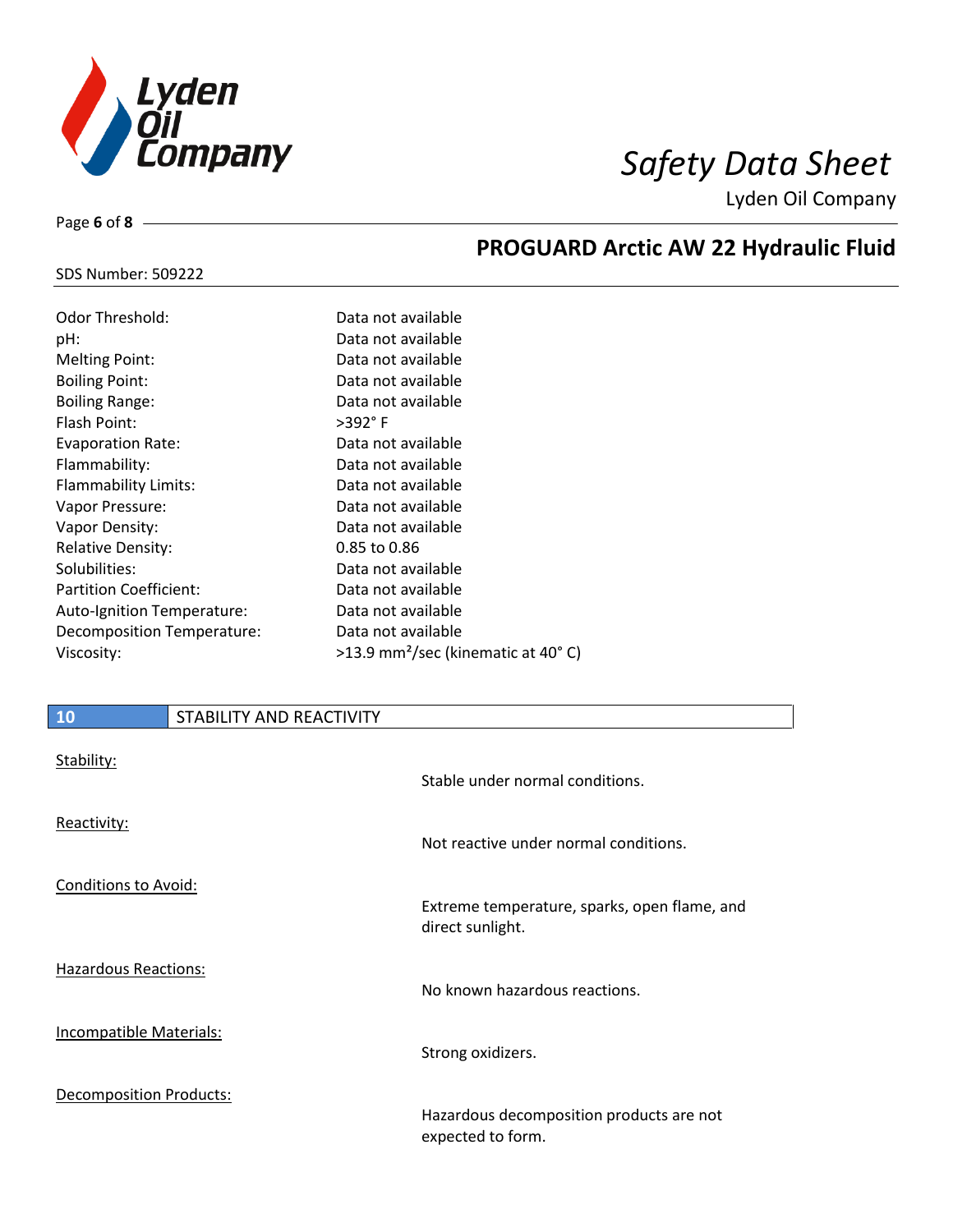

SDS Number: 509222

Page **7** of **8**

# **PROGUARD Arctic AW 22 Hydraulic Fluid**

| 11                           | <b>TOXICOLOGICAL INFORMATION</b>    |                                                                                                                           |
|------------------------------|-------------------------------------|---------------------------------------------------------------------------------------------------------------------------|
| Routes of Exposure:          |                                     |                                                                                                                           |
|                              |                                     | Skin and eye contact are the primary routes of<br>exposure although exposure may occur following<br>accidental ingestion. |
| <b>Exposure Effects:</b>     |                                     | May be fatal if swallowed and enters airways.                                                                             |
|                              |                                     |                                                                                                                           |
| <b>Measures of Toxicity:</b> |                                     | <b>Component Acute Toxicity Estimates:</b>                                                                                |
|                              |                                     | 2,6-di-tert-Butylphenol:                                                                                                  |
|                              |                                     | Oral LD50: 1320 mg/kg (rat)<br>Dermal LD50: >10 g/kg (rabbit), Skin - moderate<br>irritant: 0.5 mL (rat)                  |
|                              | Carcinogenic/Mutagenic Precautions: |                                                                                                                           |
|                              |                                     | Non-carcinogenic and not expected to be<br>mutagentic.                                                                    |
| 12                           | <b>ECOLOGICAL INFORMATION</b>       |                                                                                                                           |
|                              |                                     |                                                                                                                           |

Ecological Precautions:

Avoid exposing to the environment.

### Ecological Effects:

- 64742-47-8 Distillates (petroleum), hydrotreated light (30-60%):

Acute LC50: 2200 µg/L (fresh water, fish) (4 days)

### **13** DISPOSAL CONSIDERATIONS

### Disposal Methods:

Dispose of waste material in accordance with all local, state, and federal requirements.